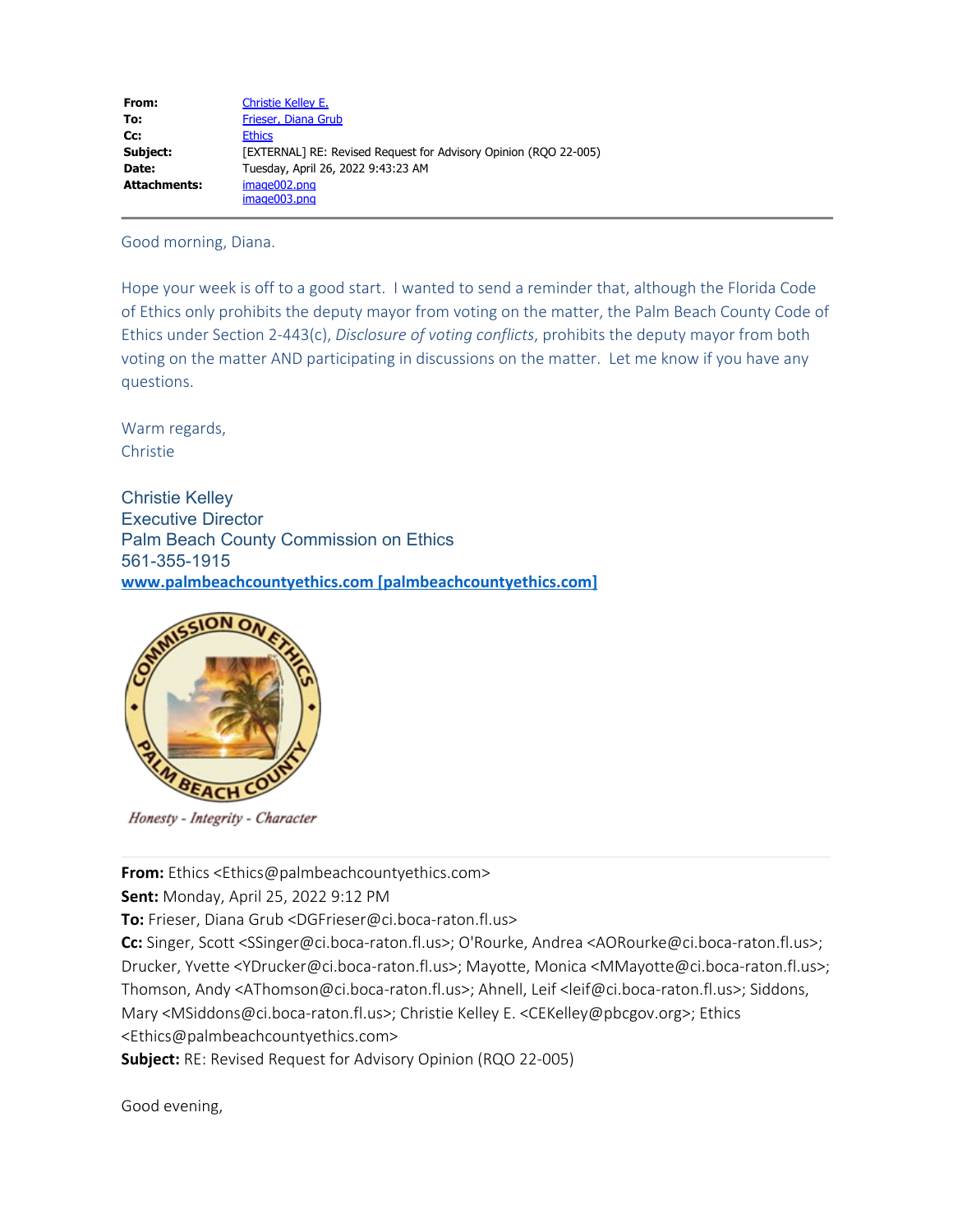Attached please find the advisory opinion released by the staff of the Palm Beach County Commission on Ethics.

The advisory opinion will become official upon approval at the next regularly scheduled meeting of the Commission on Ethics. While there are no changes anticipated to the opinion, please be advised that it is preliminary until the meeting of May 5, 2022. However, because the opinion has the preapproval of the Chair of the Commission on Ethics, you may rely on the opinion unless and until you are notified of any changes. The official opinion will be posted to our website after the meeting. I will only contact you after the meeting if the opinion changes. If you do not hear from me, the opinion rendered and forwarded with this email is official.

The meeting will be held in the BCC chambers,  $6<sup>th</sup>$  floor, Governmental Center at 1:30 pm. You may attend the meeting if you wish or view the process and the decision of the Commission on Ethics on cable Channel 20 or via live stream directly from our website. In addition, the meeting will be posted on the Commission on Ethics Website [www.palmbeachcountyethics.com](https://urldefense.com/v3/__http://www.palmbeachcountyethics.com__;!!IjeIZXpjqV3jkQ!OBnW7DrsInxwibsw8OiEtGUfdHVhRM0wwhV_lfi578uV4wb6QxMCqVkFmh-X1Ly_LbHt0Rbu_ZmRBwFJCR23wqlNCzhHHg$) [\[palmbeachcountyethics.com\]](https://urldefense.com/v3/__http://www.palmbeachcountyethics.com__;!!IjeIZXpjqV3jkQ!OBnW7DrsInxwibsw8OiEtGUfdHVhRM0wwhV_lfi578uV4wb6QxMCqVkFmh-X1Ly_LbHt0Rbu_ZmRBwFJCR23wqlNCzhHHg$) on the Monday following the meeting.

Should you have any questions, do not hesitate to contact me at 561-355-1937.

Thank you,

**Gina A. Levesque, Intake and Compliance Manager Palm Beach County Commission on Ethics The Historic 1916 Palm Beach County Courthouse 300 North Dixie Highway, Suite 450 West Palm Beach, FL 33401 Ph 561-355-1937 Fx 561-656-7100**

## **[www.PalmBeachCountyEthics.com](mailto:scullen@palmbeachcountyethics.com)**



Honesty - Integrity - Character

**From:** Gromosaik, Debra [<DGromosaik@ci.boca-raton.fl.us](mailto:DGromosaik@ci.boca-raton.fl.us)> **On Behalf Of** Frieser, Diana Grub **Sent:** Monday, April 18, 2022 3:58 PM

**To:** Ethics [<Ethics@palmbeachcountyethics.com>](mailto:Ethics@palmbeachcountyethics.com)

**Cc:** Singer, Scott [<SSinger@ci.boca-raton.fl.us>](mailto:SSinger@ci.boca-raton.fl.us); O'Rourke, Andrea <[AORourke@ci.boca-raton.fl.us](mailto:AORourke@ci.boca-raton.fl.us)>; Drucker, Yvette [<YDrucker@ci.boca-raton.fl.us](mailto:YDrucker@ci.boca-raton.fl.us)>; Mayotte, Monica [<MMayotte@ci.boca-raton.fl.us](mailto:MMayotte@ci.boca-raton.fl.us)>;